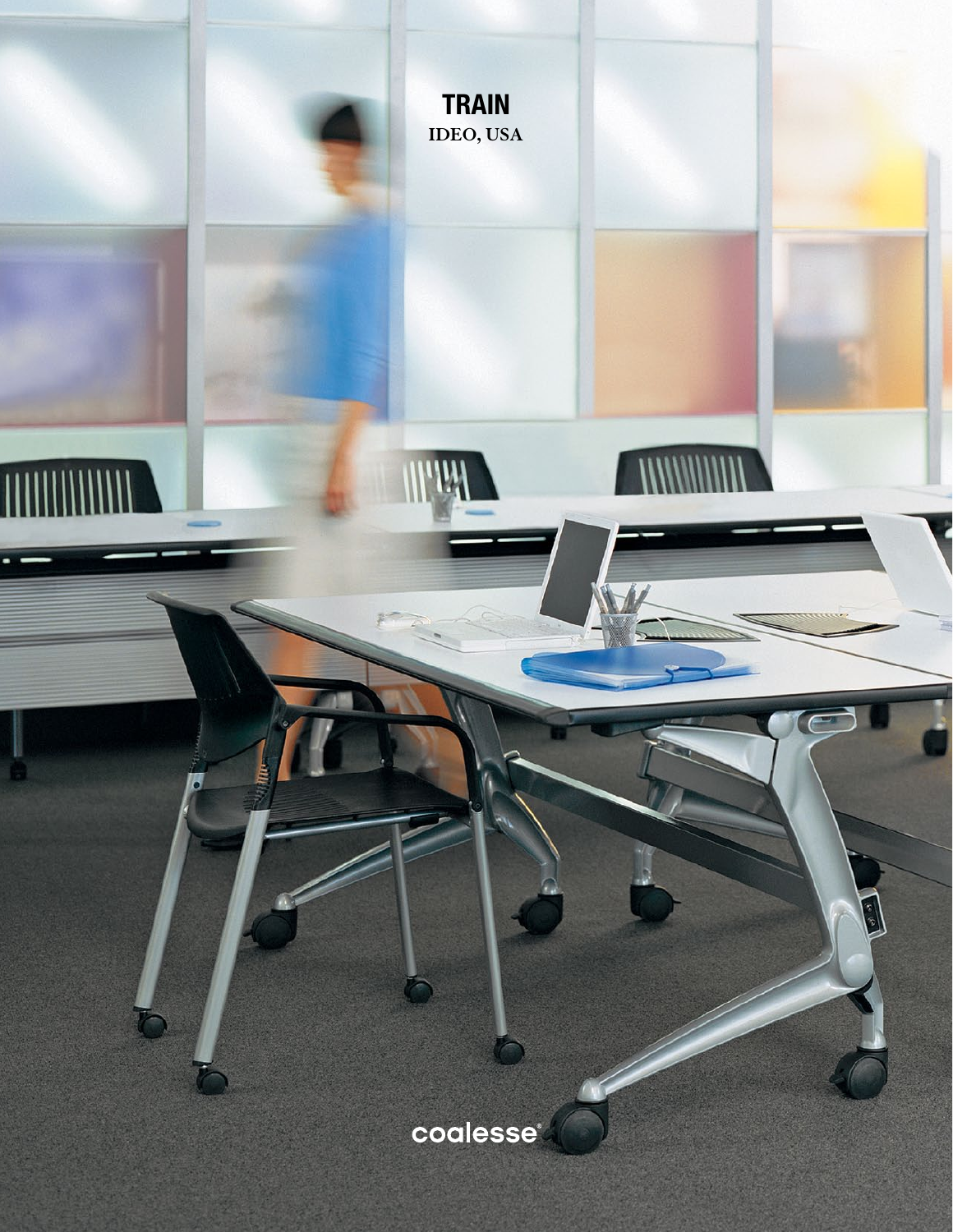**TRAIN** *IDEO, USA*

# Flip, nest, roll, link.

The trend of integrating training spaces into corporate environments and the requirement for high-tech computer labs in higher education led to the development of the high-powered Train.

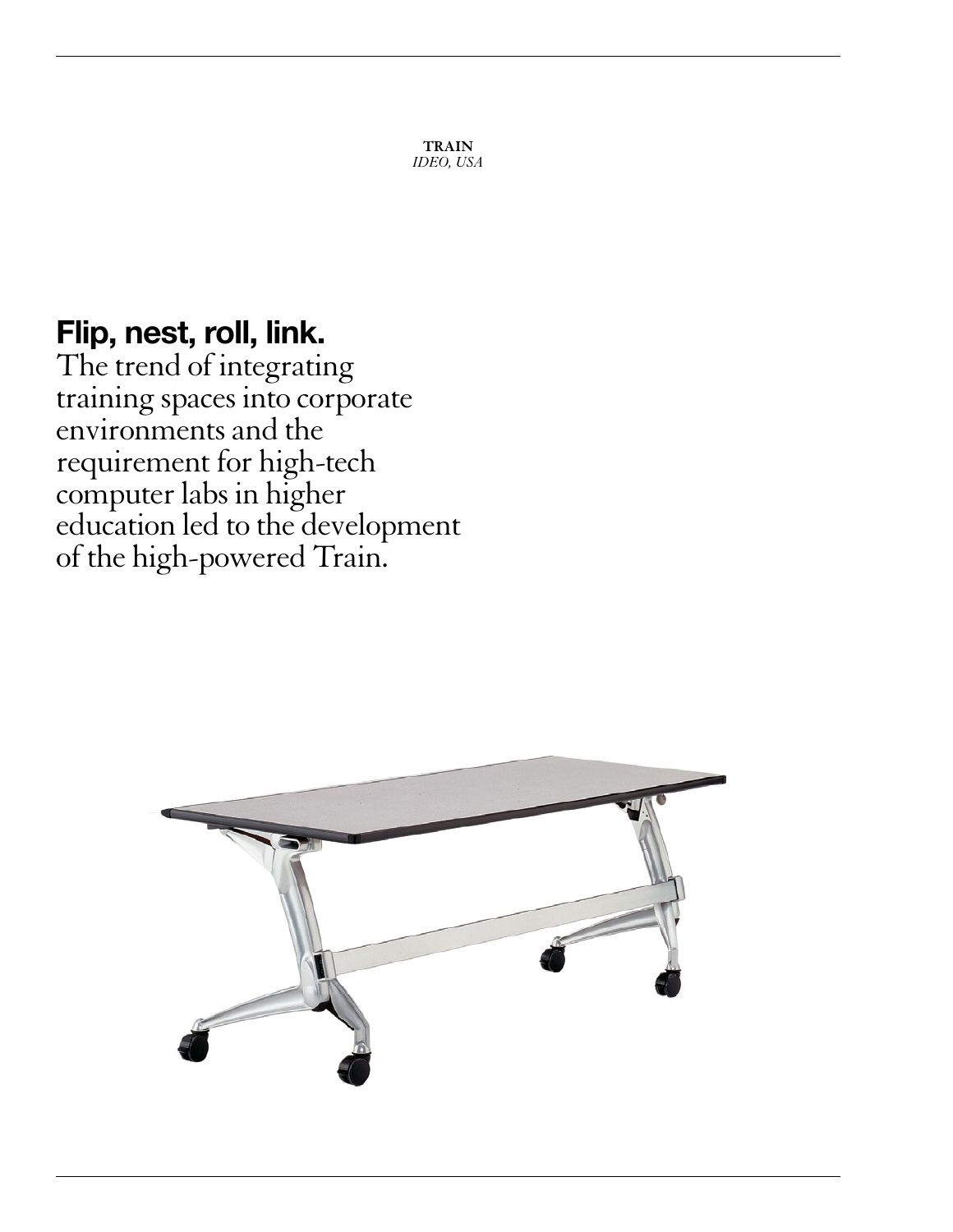



- Train tables offer the ultimate high powered solution for training, computer lab, seminar, and multipurpose rooms. The raceway option provides distribution of both power and data plus ample wire management.

The modesty panel option provides basic wire management. All train tables nest and link easily using our patented coupling device.